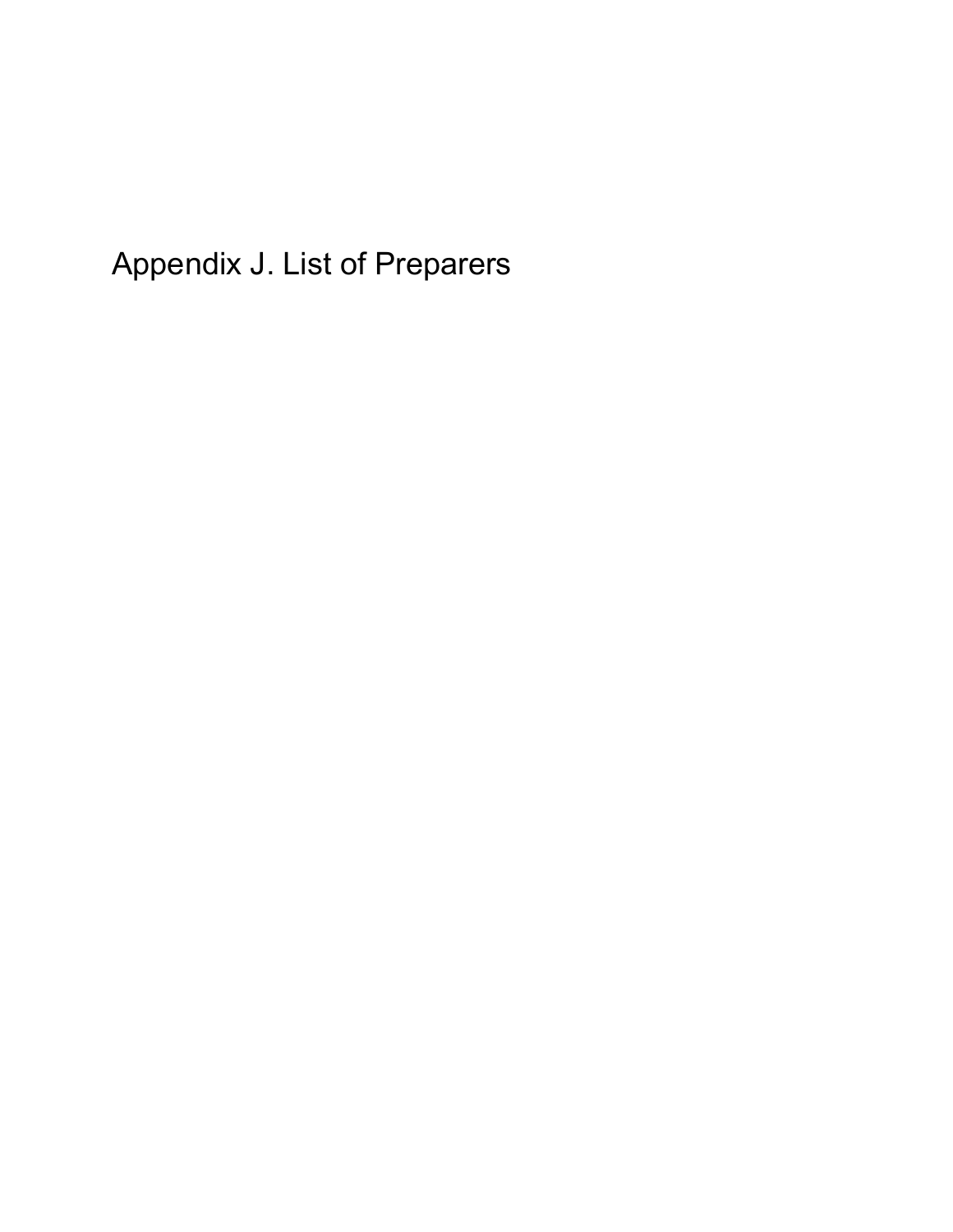## List of Preparers

| <b>Name</b>                                        | <b>Area of Responsibility</b>                          | <b>Project Role</b>             |
|----------------------------------------------------|--------------------------------------------------------|---------------------------------|
| <b>Emily Cline</b><br><b>FHWA</b>                  | <b>FHWA Lead</b>                                       | Project Management and Review   |
| <b>Mike Morrow</b><br><b>FHWA</b>                  | FHWA, Operations Engineer                              | Reviewer                        |
| Megan Channell<br><b>ODOT</b>                      | <b>ODOT Project Manager</b>                            | Document Review and Preparation |
| <b>Jeff Buckland</b><br><b>ODOT</b>                | <b>Environmental Project Manager</b>                   | Document Review and Preparation |
| Andrew Johnson<br>HDR Inc.                         | <b>Transportation Access, Traffic</b>                  | Author                          |
| Anisa Becker<br><b>AECOM</b>                       | Archaeological Resources,<br><b>Historic Resources</b> | <b>Author</b>                   |
| <b>Ben Deines</b><br><b>ZGF Architects LLP</b>     | Architecture                                           | Designer                        |
| <b>Brandon Grilc</b><br><b>AECOM</b>               | Archaeological Resources,<br><b>Historic Resources</b> | Author                          |
| Brian Bauman<br>HDR Inc.                           | Natural Environment Lead,<br>Socioeconomics            | Author/Discipline Lead          |
| Camille Alexander<br>HDR Inc.                      | <b>Transportation Access, Traffic</b>                  | Author                          |
| Carol Cook<br><b>AECOM</b>                         | 508 Compliance                                         | Formatting/508 Compliance       |
| <b>Carole Newvine</b><br><b>ODOT</b>               | <b>Noise</b>                                           | Reviewer                        |
| Cathy Chang<br><b>Concise Communications</b>       | <b>Technical Editing</b>                               | <b>Technical Editor</b>         |
| <b>Charles Kelley</b><br><b>ZGF Architects LLP</b> | <b>Urban Design</b>                                    | Designer                        |
| <b>Charles Schwarz</b><br>ODOT                     | <b>Hazardous Materials</b>                             | Reviewer                        |
| Chengxin Dai<br>HDR Inc.                           | <b>Transportation Safety, Traffic</b>                  | Author                          |
| Chi Mai<br>ODOT                                    | Transportation                                         | Reviewer                        |
| Christine Higgins, PE<br>HDR Inc.                  | <b>Water Resources</b>                                 | Author                          |
| Cory Burlingame, PE<br>Casso                       | <b>Utilities</b>                                       | Author/Reviewer                 |
| <b>Craig Milliken</b><br>HDR Inc.                  | <b>Noise</b>                                           | Author                          |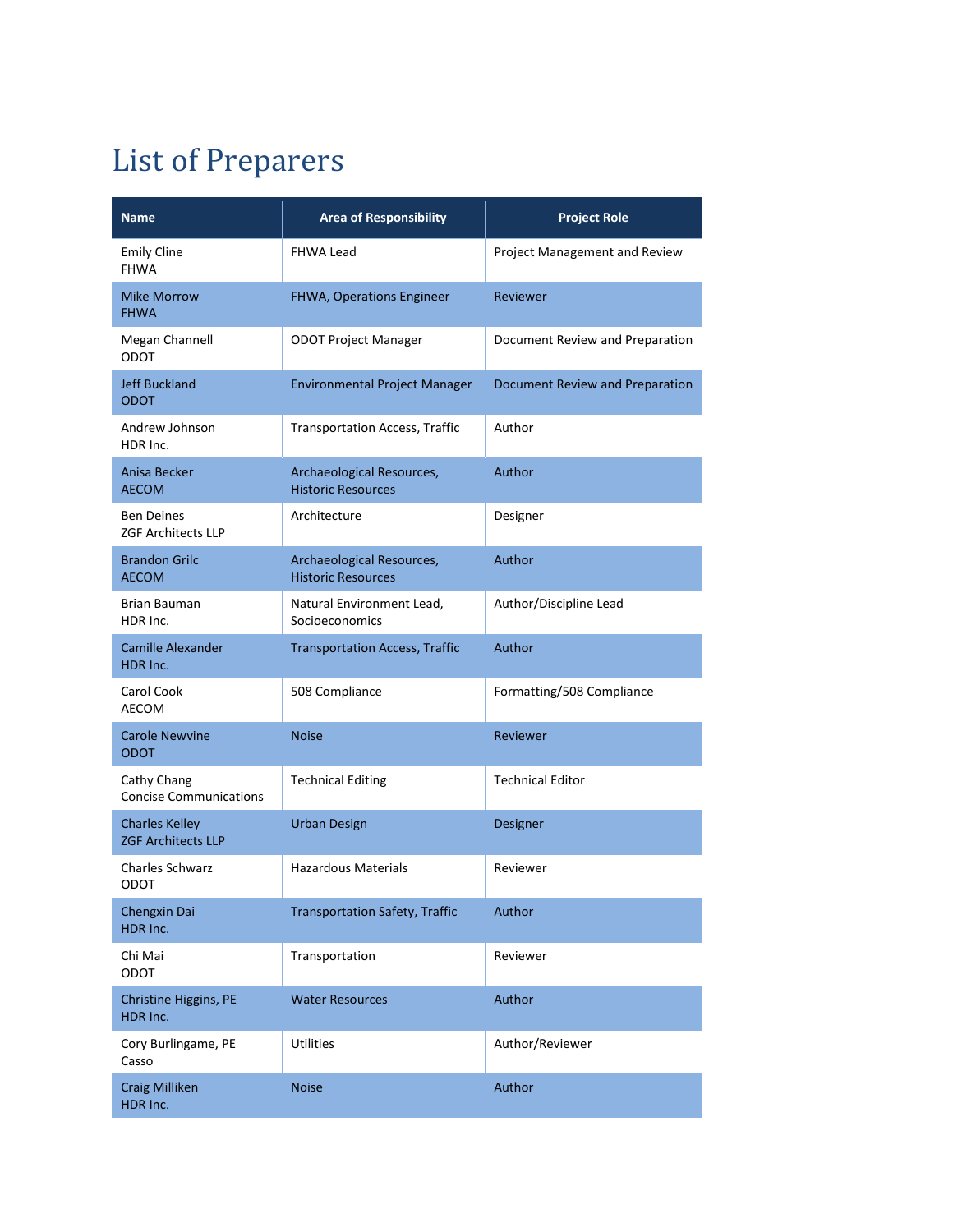| <b>Name</b>                                              | <b>Area of Responsibility</b>                                          | <b>Project Role</b>                                                |
|----------------------------------------------------------|------------------------------------------------------------------------|--------------------------------------------------------------------|
| Dan Gunther<br>ODOT                                      | <b>Water Quality</b>                                                   | Reviewer                                                           |
| Danni Kline<br><b>AECOM</b>                              | Writer-Editor; Technical Editing                                       | <b>Technical Editor/Formatting</b>                                 |
| Debra Mervyn, D.A.<br>Mervyn & Associates, LLC           | Right of Way                                                           | Author                                                             |
| <b>Devin Simmons</b><br><b>ODOT</b>                      | <b>Water Resources</b>                                                 | Reviewer                                                           |
| Elizabeth Wemple, PE<br>HDR Inc.                         | <b>Transportation Access,</b><br><b>Transportation Safety, Traffic</b> | Author                                                             |
| Erica Antill<br><b>AECOM</b>                             | Project Coordinator, Right of<br>Way, Administrative Record            | Project Coordinator/<br>Author/Administrative Record<br>Management |
| James Gregory<br>HDR Inc.                                | Socioeconomics                                                         | Author                                                             |
| <b>Jan Aarts</b><br><b>AECOM</b>                         | <b>EA Lead Author; Built</b><br><b>Environment Lead</b>                | Author/Reviewer/Discipline Lead                                    |
| Jane Estes<br>ODOT                                       | <b>Utilities</b>                                                       | Reviewer                                                           |
| Jennifer Maze<br>HDR Inc.                                | <b>Noise</b>                                                           | Author                                                             |
| Jeremy Beard<br>HDR Inc.                                 | GIS Specialist, Socioeconomics                                         | Author/GIS<br>Technician/Socioeconomics                            |
| Jeremy Jackson<br>HDR Inc.                               | <b>Traffic</b>                                                         | Author                                                             |
| John Cullerton<br>Parametrix                             | <b>Transportation Lead</b>                                             | Author/Reviewer/Discipline Lead                                    |
| John Kelly<br><b>OBEC Consulting</b><br><b>Engineers</b> | Land Use, Environmental Justice                                        | Author                                                             |
| Jonathan Ahn<br>AECOM                                    | Document Design                                                        | <b>InDesign Formatting</b>                                         |
| Julia Dunn<br><b>AECOM</b>                               | <b>Project Coordinator</b>                                             | <b>Project Coordinator</b>                                         |
| Katie Mangle<br>Alta Planning and Design                 | Active Transportation, Traffic,<br>Transit                             | Author                                                             |
| <b>Kirk Paulson</b><br>Alta Planning and Design          | <b>Active Transportation, Traffic</b>                                  | Author                                                             |
| Kirk Ranzetta<br>AECOM                                   | Historic Resources, Section 4(f)<br>Resources                          | Author                                                             |
| Leslie Riley<br>Maul Foster Alongi                       | Air Quality, Climate Change                                            | Author                                                             |
| Louise Kling<br>AECOM                                    | Project Manager                                                        | Project Lead/ Author/Senior<br>Reviewer                            |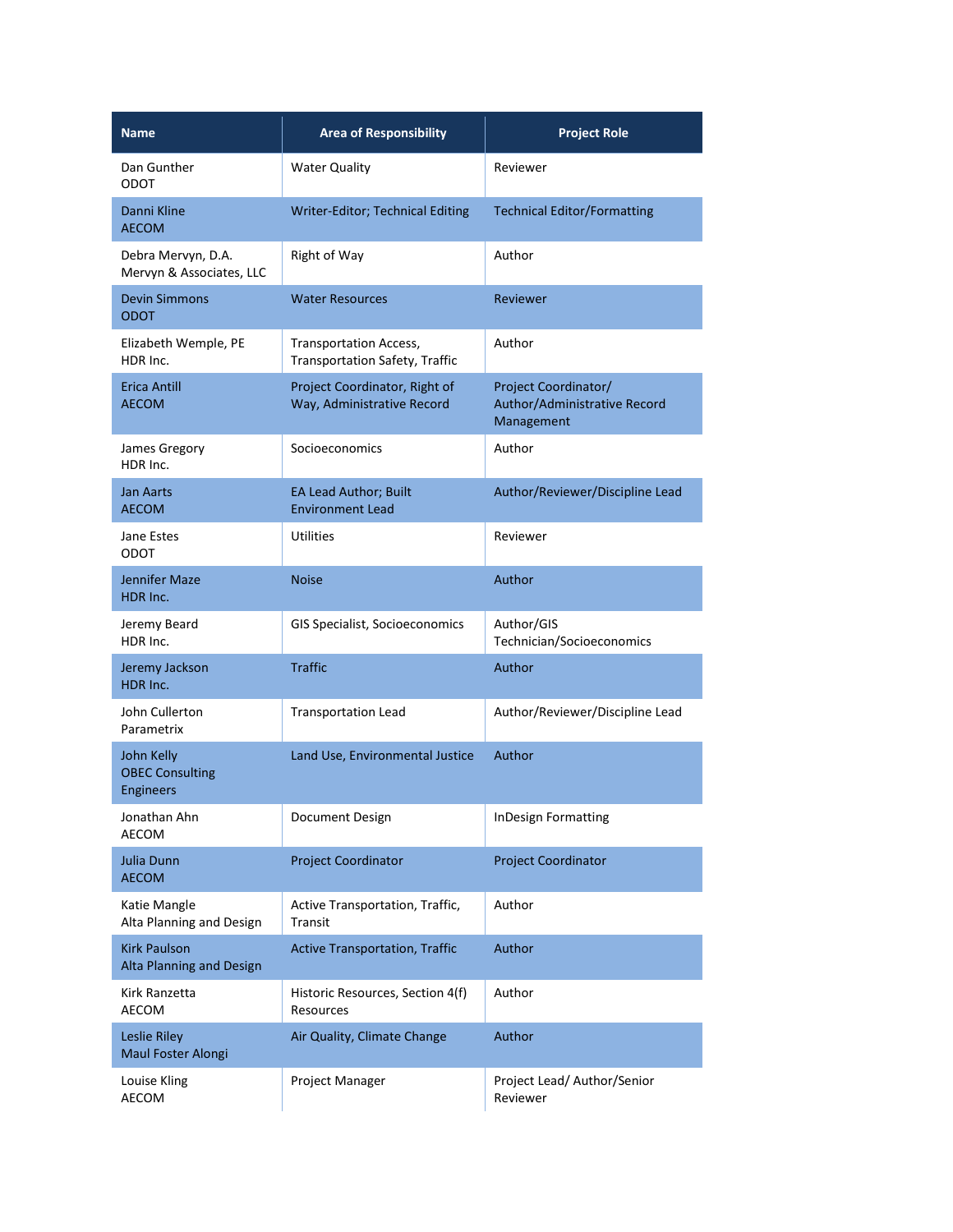| <b>Name</b>                                                                                       | <b>Area of Responsibility</b>                                     | <b>Project Role</b>    |
|---------------------------------------------------------------------------------------------------|-------------------------------------------------------------------|------------------------|
| Martha Moore, P.E. Maul<br><b>Foster Alongi</b>                                                   | Air Quality, Climate Change                                       | Author                 |
| Meekyung Lee<br>HDR Inc.                                                                          | <b>Traffic</b>                                                    | Author                 |
| Melinda Borgens AECOM                                                                             | <b>Hazardous Materials</b>                                        | <b>Author</b>          |
| Michael Holthoff<br>ODOT                                                                          | Climate Change, NEPA Review                                       | Reviewer               |
| Michelle Stegner AECOM                                                                            | <b>Archaeological Resources</b>                                   | Author                 |
| Mike Sellinger<br>Alta Planning and Design                                                        | Active Transportation, Traffic                                    | Author                 |
| Natalie Liljenwall<br><b>ODOT</b>                                                                 | Air Quality, Climate Change                                       | Reviewer               |
| Natalie Sager (Lindsoe) EIT<br>HDR Inc.                                                           | <b>Transportation Safety, Traffic</b>                             | Author                 |
| <b>Nicky Moody</b><br><b>AECOM</b>                                                                | <b>Hazardous Materials</b>                                        | Author                 |
| P. Barton DeLacy, MAI,<br>CRE, FRICS, D.A. Mervyn &<br>Associates, LLC; Delacy<br>Consulting, LLC | Right of Way                                                      | Author                 |
| <b>Patience Stuart</b><br><b>AECOM</b>                                                            | <b>Historic Resources</b>                                         | Author                 |
| Robert W. Hadlow<br>ODOT                                                                          | Historic Resources, Section 4(f)<br>Resources                     | Reviewer               |
| <b>Robert Wood</b><br><b>ZGF Architects LLP</b>                                                   | Landscape Architecture                                            | Designer               |
| Rory Renfro<br>Alta Planning and Design                                                           | Transit, Active Transportation,<br>Traffic, Transportation Safety | Author                 |
| Ryan LeProwse<br>Parametrix                                                                       | Traffic, Transit                                                  | Author                 |
| Ryan Sheean, PE, HDR,<br>Inc.                                                                     | <b>Water Resources</b>                                            | Author                 |
| Sarah McDaniel<br><b>AECOM</b>                                                                    | <b>Archaeological Resources</b>                                   | Author                 |
| Seth Bergeson<br>AECOM                                                                            | <b>GIS Specialist, Utilities</b>                                  | GIS, Utilities Mapping |
| <b>Shannon Fish</b><br>ODOT                                                                       | <b>Right of Way</b>                                               | Reviewer               |
| Shoshana Jones<br><b>AECOM</b>                                                                    | <b>Historic Resources</b>                                         | Author                 |
| <b>Stephanie Butler AECOM</b>                                                                     | <b>Archaeological Resources</b>                                   | Author                 |
| Susan Garland<br>AECOM                                                                            | <b>Hazardous Materials</b>                                        | Author                 |